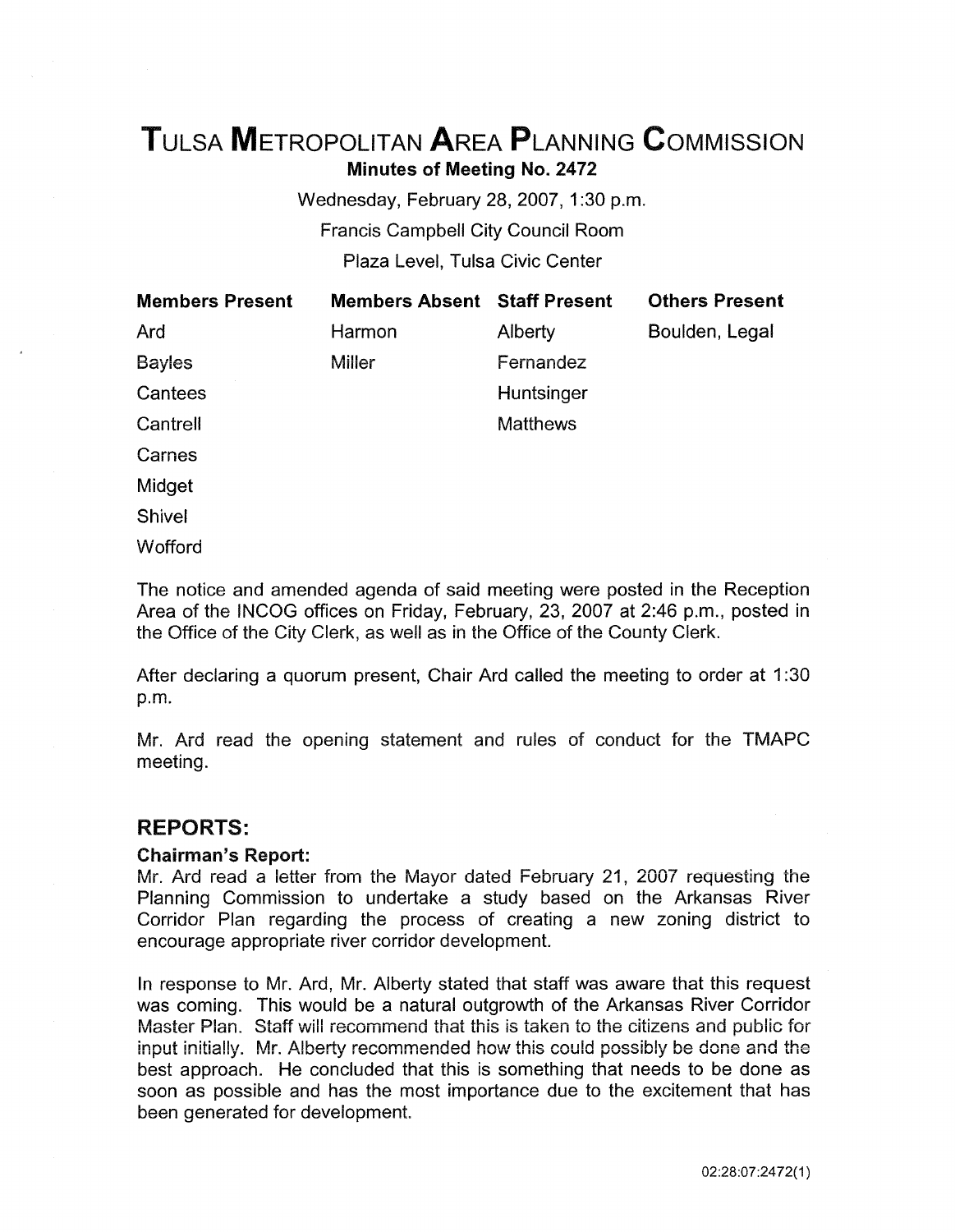Mr. Ard stated that there has been public and private discussion and input relating to the river over the last year and this is a great opportunity for the Planning Commission to really take the lead in this effort. He agrees that it should start with public input and have some real dialogue with anyone who has interest in river development.

### Worksession Report:

Mr. Ard reported that the Planning Commission had a training session prior to today's meeting and a worksession will be held immediately following today's TMAPC meeting.

### Comprehensive Plan Report:

Ms. Neal reported and answered questions regarding the Comprehensive Plan and the progress that has been made.

### Director's Report:

Mr. Alberty reported on the BOCC and City Council agendas.

# CONSENT AGENDA:

All matters under "Consent" are considered by the Planning Commission to be routine and will be enacted by one motion. Any Planning Commission member may, however, remove an item by request.

a. Crestwood at the River II - Final Plat (8334)

(PD-26) (CD-8)

West of the northwest corner of East 121<sup>st</sup> Street South and Sheridan Road

### STAFF RECOMMENDATION:

This plat consists of 21 lots in two blocks on 9.42 acres.

All release letters have been received and staff recommends **APPROVAL**.

b. **WWTC** – Final Plat  $(0432)$ 

(PD-16) (CD-6)

1006 North 129<sup>th</sup> East Avenue

### STAFF RECOMMENDATION:

This plat consists of one lot in one block on 9.5 acres.

All release letters have been received and staff recommends APPROVAL.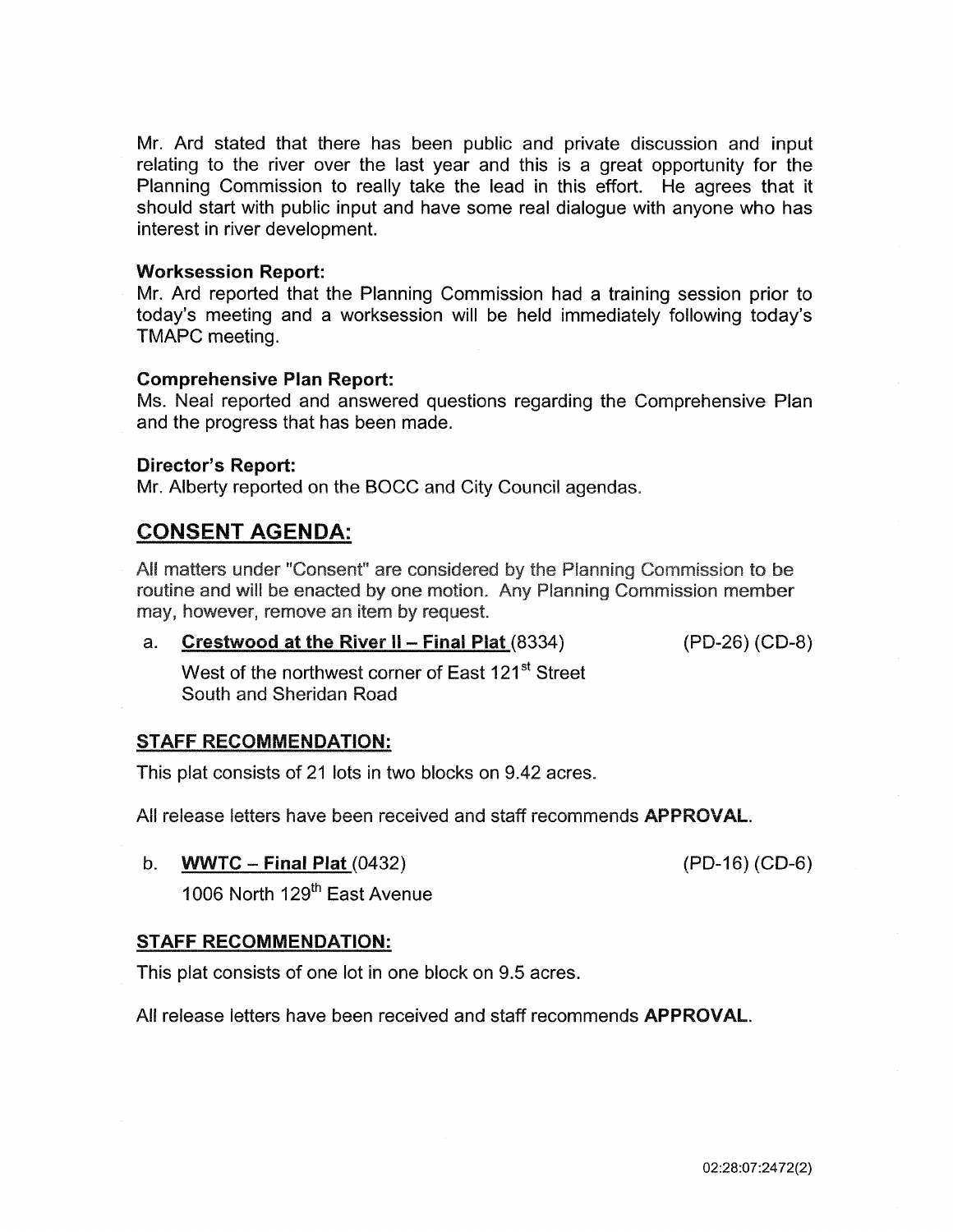### c. Change of Access - (9334)

(PD-188) (CD-7)

Southwest corner of East 51<sup>st</sup> Street South and South Hudson Avenue, LaFortune Park

### STAFF RECOMMENDATION:

This application is made to allow a change of access along East 51<sup>st</sup> Street to allow an additional access. The property is zoned RS-2.

Staff recommends approval of the change of access. The Traffic Engineer has reviewed and approved the request. Staff recommends **APPROVAL** of the change of access as submitted.

### TMAPC COMMENTS:

The Planning Commission considered the consent agenda.

### There were no interested parties wishing to speak.

#### TMAPC Action; 7 members present:

On MOTION of SHIVEL, TMAPC voted 7-0-0 (Ard, Bayles, Cantees, Cantrell, Carnes, Shive!, Wofford "aye"; no "nays"; none "abstaining"; Harmon, Midget, Miller "absent") to APPROVE the consent agenda Items 6.a. through 6.c. per staff recommendation.

#### \* \* \* \* \* \* \* \* \* \* \* \*

Mr. Midget in at 1:53 p.m.

## CONTINUED PROPOSED ZONING CODE AMENDMENTS PUBLIC HEARINGS:

Proposed City of Tulsa Zoning Code Amendments from the "C" List: Sections 208, 403.A.9; 302; 402, 1800; \*1202.C.4.c; and 1600. (Staff is recommending that the proposed amendments be withdrawn from the agenda due to City Council action.)

### STAFF RECOMMENDATION:

Staff recommends that the proposed amendments be withdrawn from the agenda due to the City Council action.

### TMAPC COMMENTS:

Mr. Ard asked Mr. Alberty to explain why staff feels it is best to remove these items from the agenda.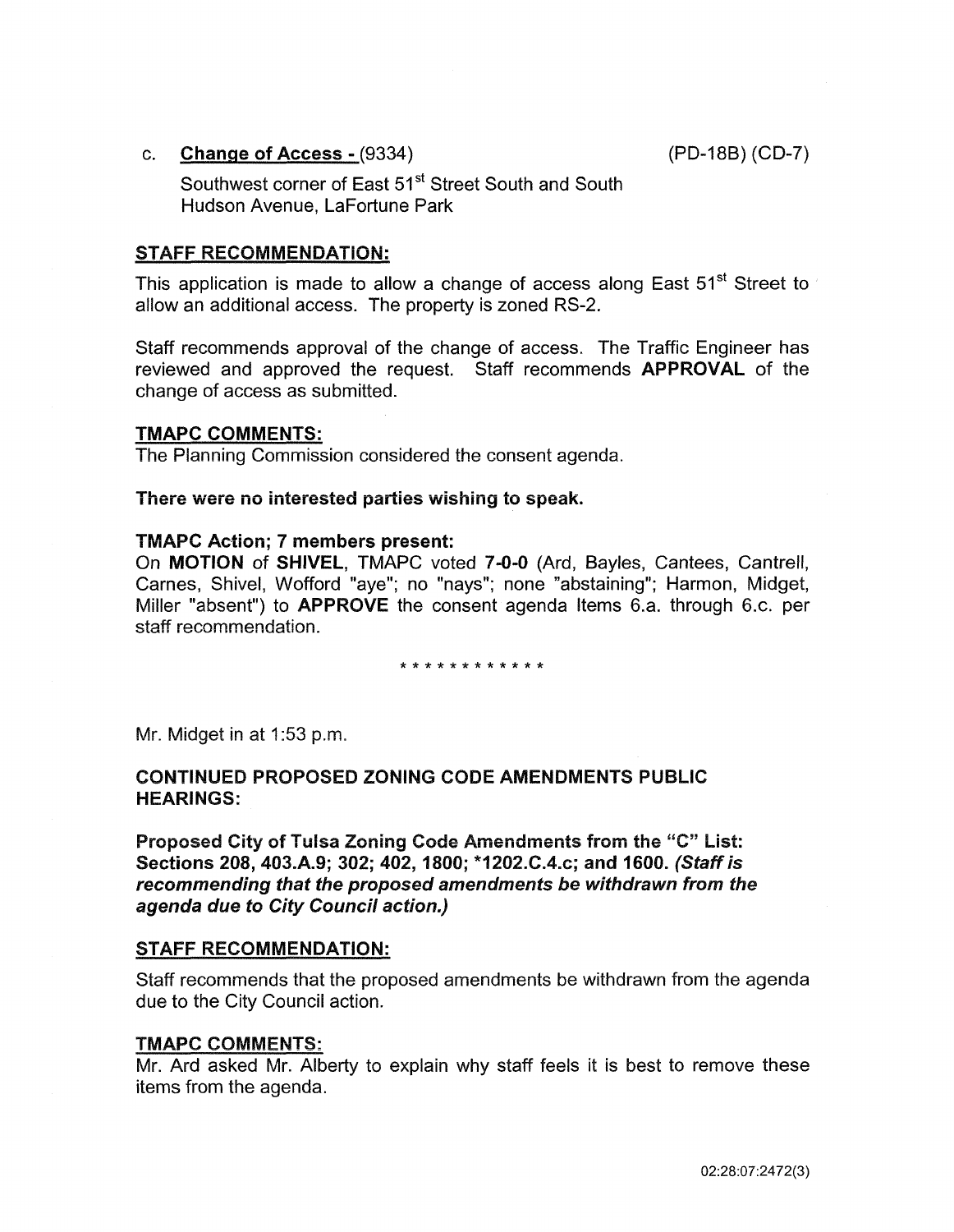Mr. Alberty reminded the Planning Commission that the proposed amendments were divided into three groups. List "A" went through the Planning Commission and was recommended for approval and the City Council approved it as well. List "8" required three public hearings and was transmitted to the City Council in December and at the last City Council Committee meeting the Council decided to not make any more changes on the Zoning Code until after the Comprehensive Plan update. List "C" was advertised for today, but based on the City Council's decision and attitude on List "8" he believes it would be a waste of time to have any further discussion on these proposed amendments and staff recommends that they be withdrawn and stricken from the agenda.

Mr. Ard asked Mr. Aiberty if he took from the conversation with City Councii that they wouldn't be interested in acting on List "C". In response, Mr. Alberty stated that List "C" was not addressed specifically by the City Council, but based on their comments, that was not disagreed to by any members, they would not place List "B" on the agenda for action and it would be irresponsible to take any more amendments to the City Council.

### INTERESTED PARTIES:

Charles Norman, 401 South Boston, Suite 2900, Tulsa, OK 7 4103-4065, cited the importance of developing zoning for the Arkansas River development and updating the Zoning Code when necessary.

After a lengthy discussion it was determined to table the proposed Zoning Code amendments for List "C".

### TMAPC Action; 8 members present:

On MOTION of CARNES, TMAPC voted 8-0-0 (Ard, Bayles, Cantees, Cantrell, Carnes, Midget, Shivel, Wofford "aye"; no "nays"; none "abstaining"; Harmon, Miller "absent") to TABLE the proposed Zoning Code amendments for List "C".

\*\*\*\*\*\*\*\*\*\*\*\*

# OTHER BUSINESS:

Application No.: PUD-306

DETAIL SITE/SIGN PLAN

Applicant: John W. Moody (PD-26) (CD-2)

**Location:** East of the northeast corner of 101<sup>st</sup> Street South and South Delaware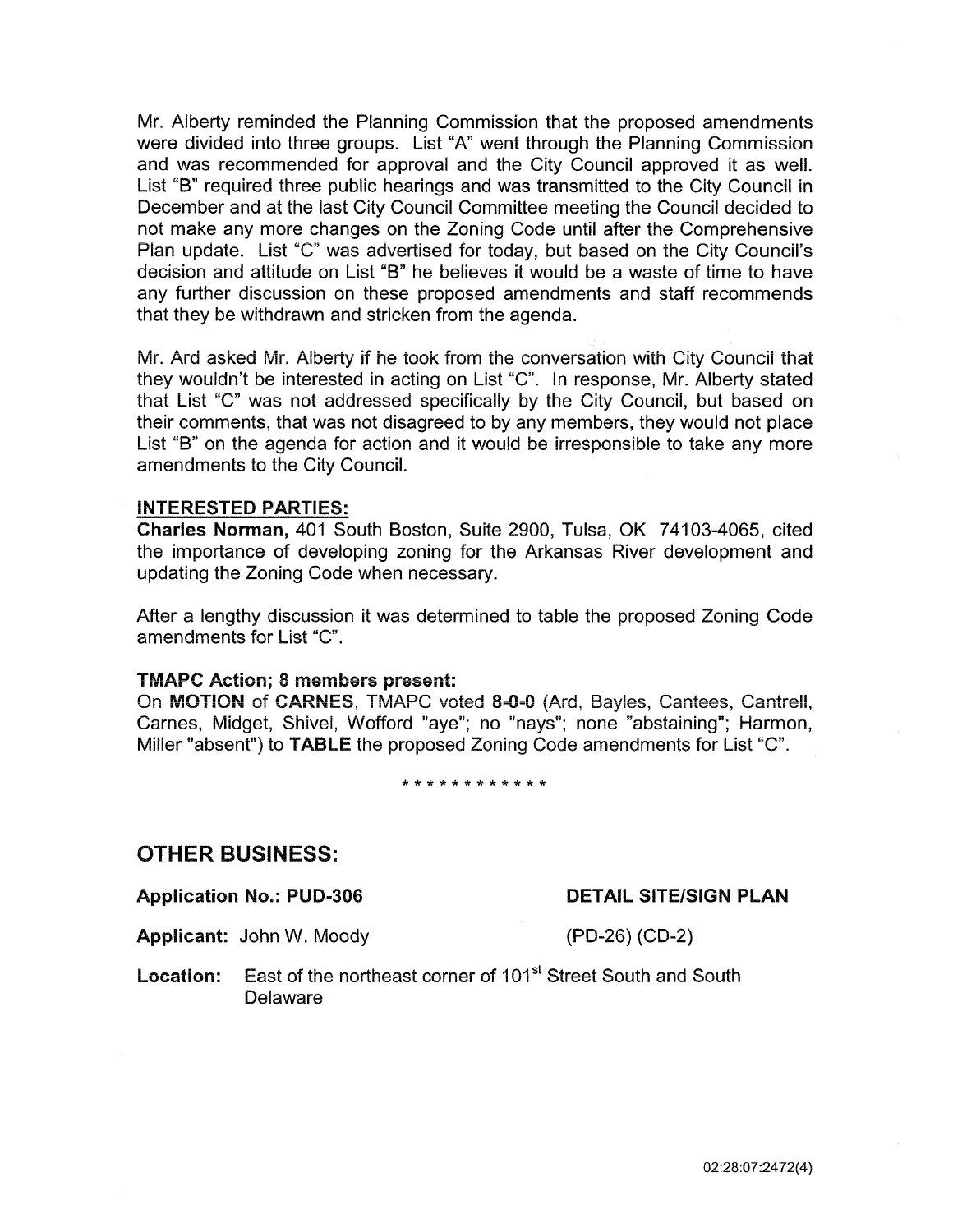### STAFF RECOMMENDATION:

The applicant is requesting approval of a detail site plan for an outdoor advertising sign. The proposed use, Use Unit 21, Business Signs and Outdoor Advertising Signs, is in conformance with Development Standards of PUD-306.

The site on which the outdoor advertising sign is proposed is currently undeveloped. The sign is to be 50 feet in height with 672 square feet of display surface area and complies with setback requirements (from residential, from highway and street rights-of-way, from other outdoor advertising signs, from other ground signs) as required by the zoning code. Per PUD-306 development standards as amended by PUD-306-14, only one ground sign is permitted along the Creek Turnpike frontage. Therefore, upon approval of the outdoor advertising sign no additional ground (business or outdoor advertising) signs shall be permitted along the Creek Turnpike frontage.

Staff recommends APPROVAL of PUD-306 detail site/sign plan as proposed.

### The applicant indicated his agreement with staff's recommendation.

### There were no interested parties wishing to speak.

### TMAPC Action; 8 members present:

On MOTION of MIDGET, TMAPC voted 8-0-0 (Ard, Bayles, Cantees, Cantrell, Carnes, Midget, Shive!, Wofford "aye"; no "nays"; Harmon, Miller "abstaining"; none "absent") to **APPROVE** the detail site/sign plan for PUD-306 per staff recommendation.

\*\*\*\*\*\*\*\*\*\*\*\*

### Commissioners' Comments:

Michelle Cantrell stated that she didn't realize that there were so many committees that require the Planning Commission. The Planning Commission's Policies and Procedures Guide doesn't have anything written about the different committees and how people are chosen. It would be beneficial to have a worksession to discuss this.

Mr. Ard concurred with Ms. Cantrell.

Ms. Cantees asked how the Planning Commission could get the City Council involved in a workshop. In response, Mr. Ard stated that staff could schedule a worksession and make sure that public notice has been done. Ms. Cantees stated that she would discuss this with the City Council.

\* \* \* \* \* \* \* \* \* \* \* \*